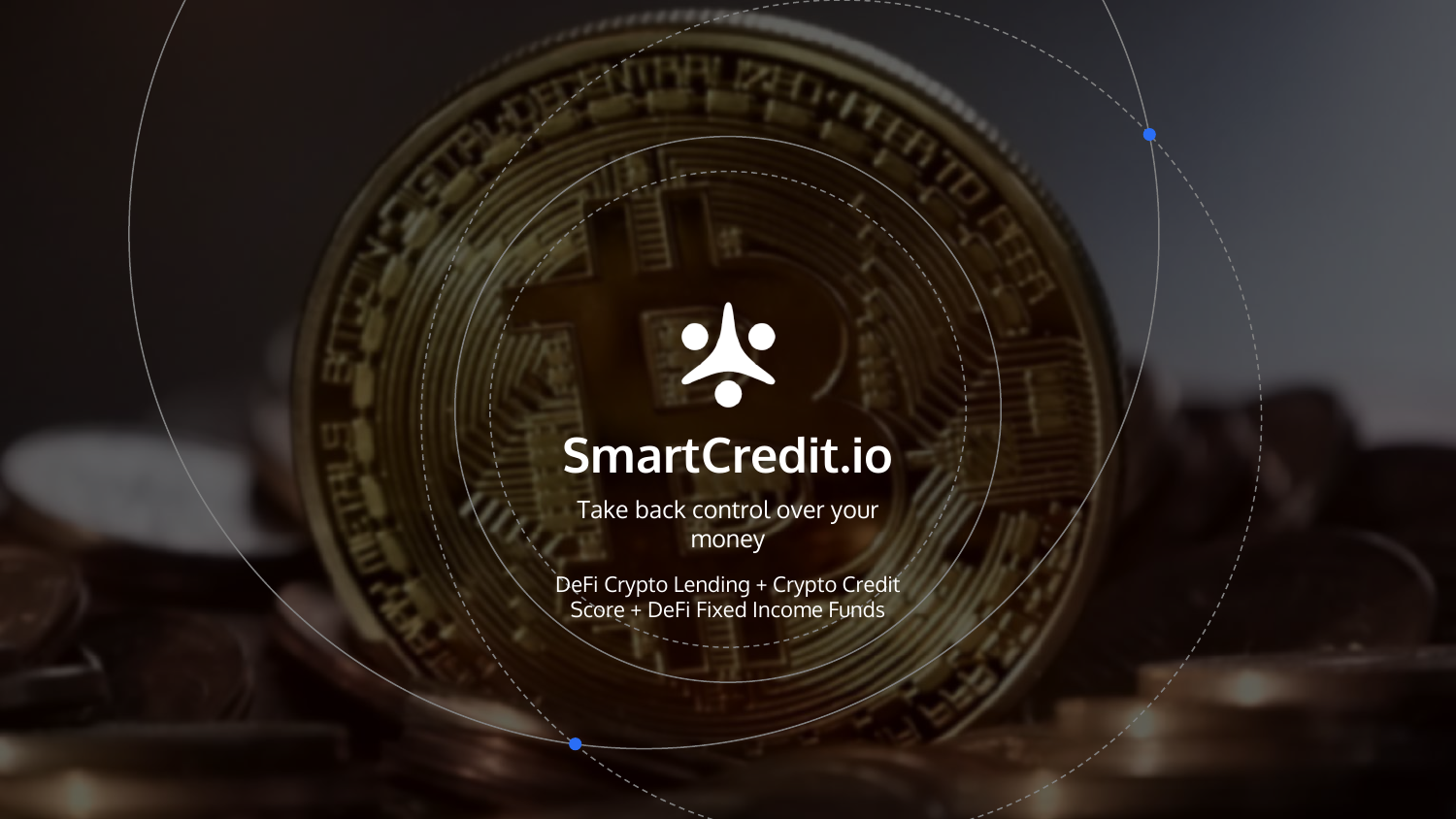

## **Problem - Issues with DeFi lending now**

- **01.** High collateral ratio for the borrower's because of variable loan term
	- **02.** Missing fixed-interest-rate, fixed-term loans
	- **03.** Missing DeFi Fixed Income Funds
	- **04.** Regulatory challenges because of asset pooling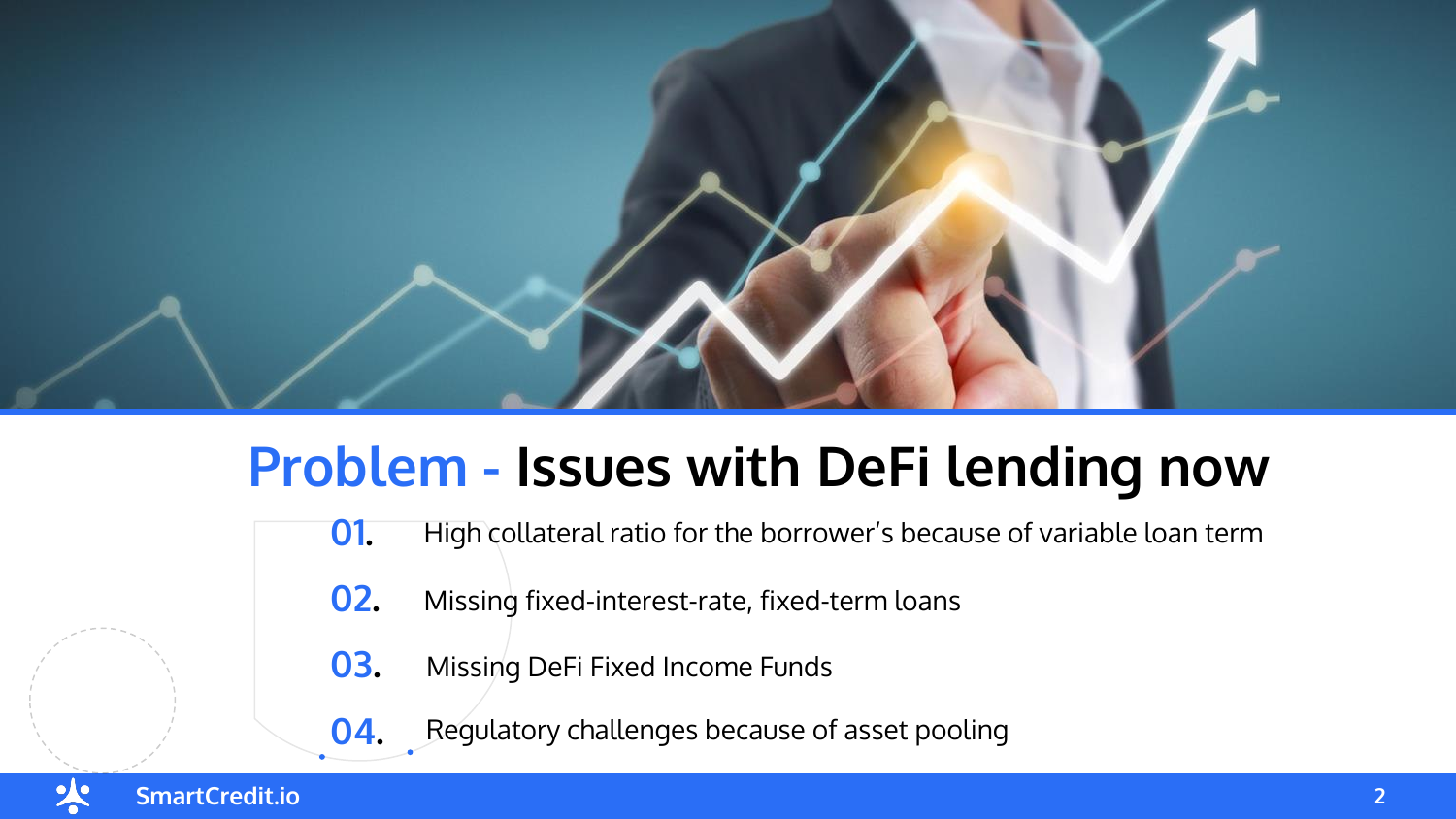## **Problem - Variable or Fixed Loans ?**



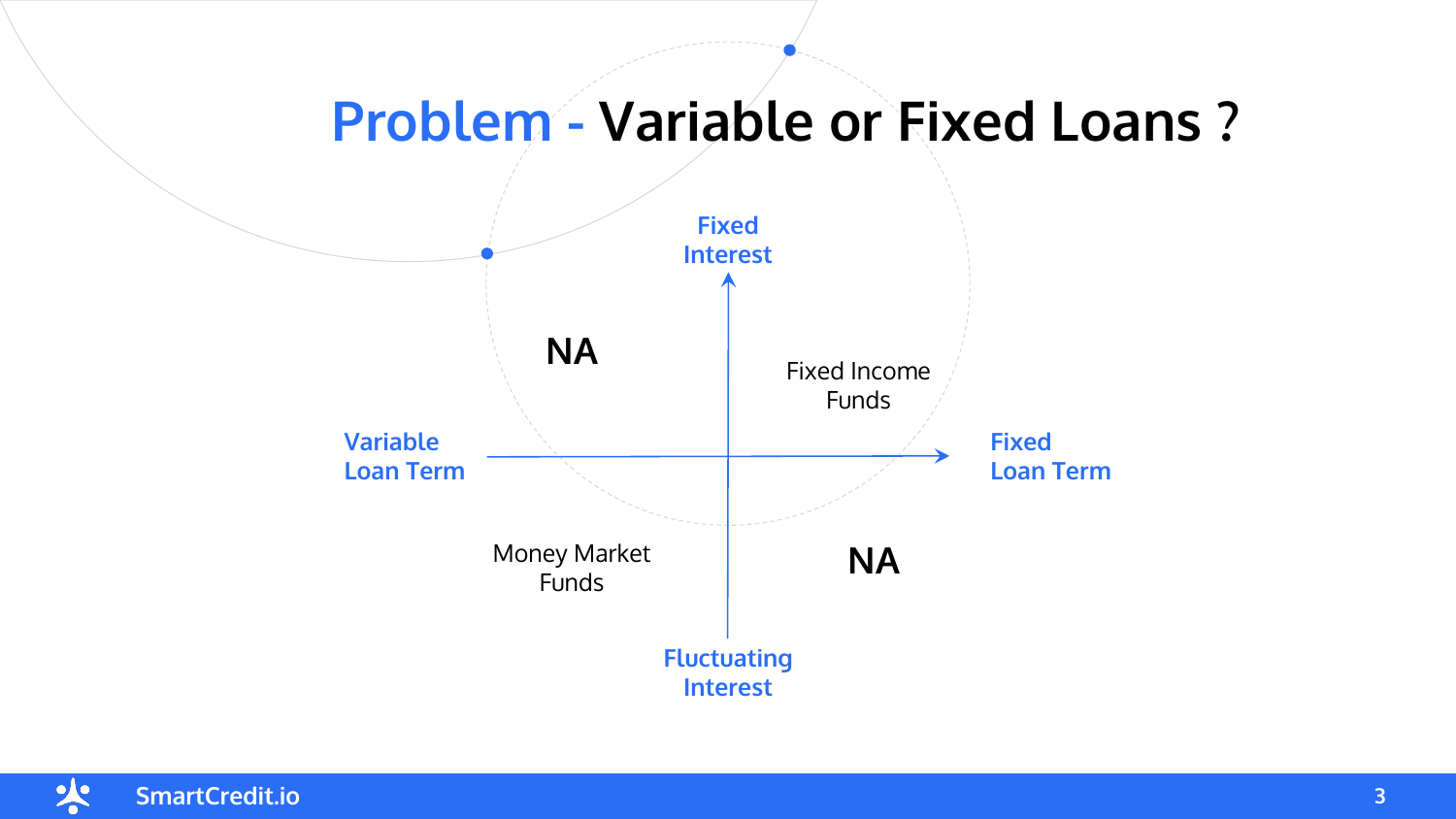## **Problem - Variable or Fixed Loans ?**



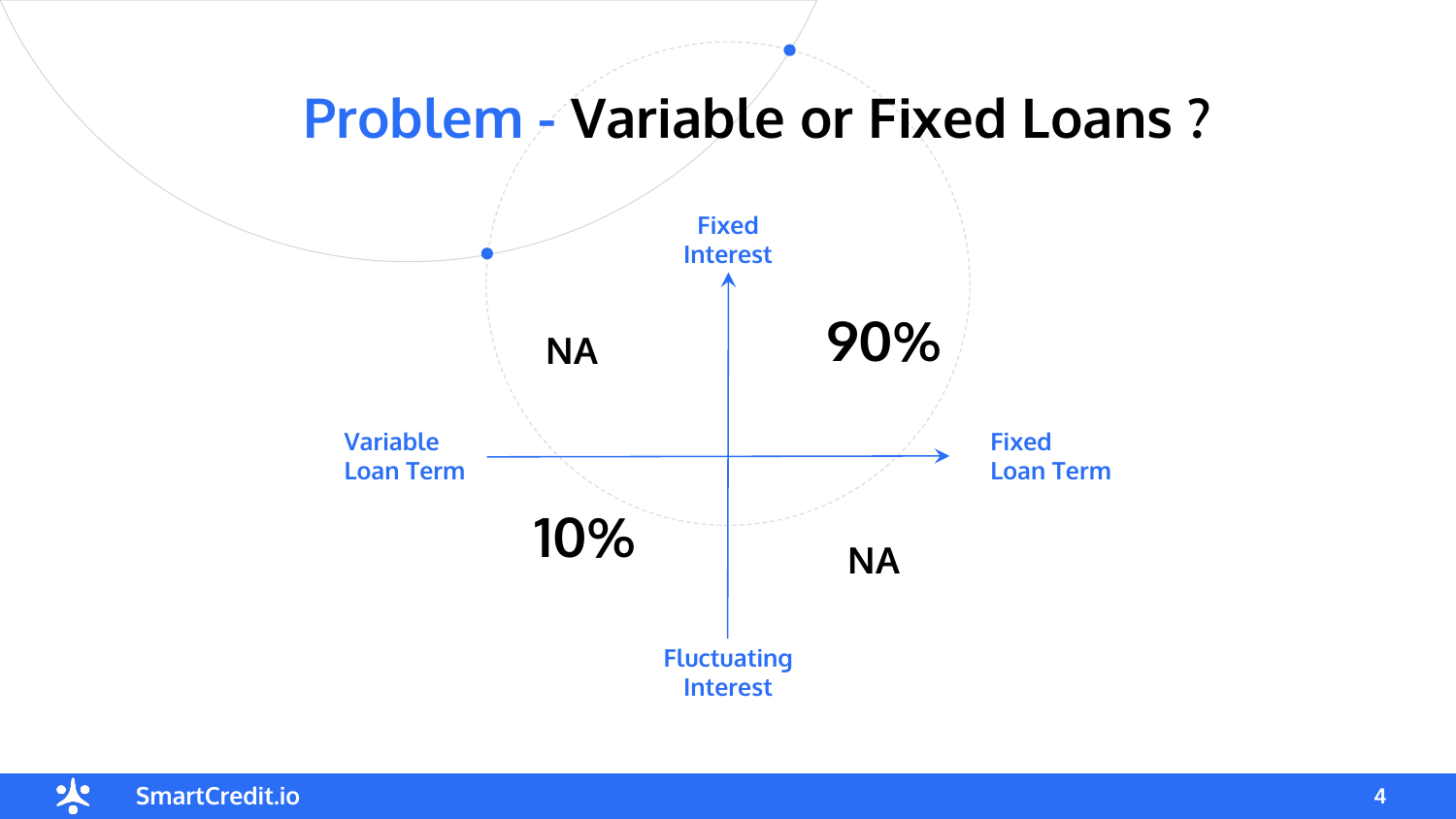## **Problem – Where are DeFi Fixed Income Funds?**



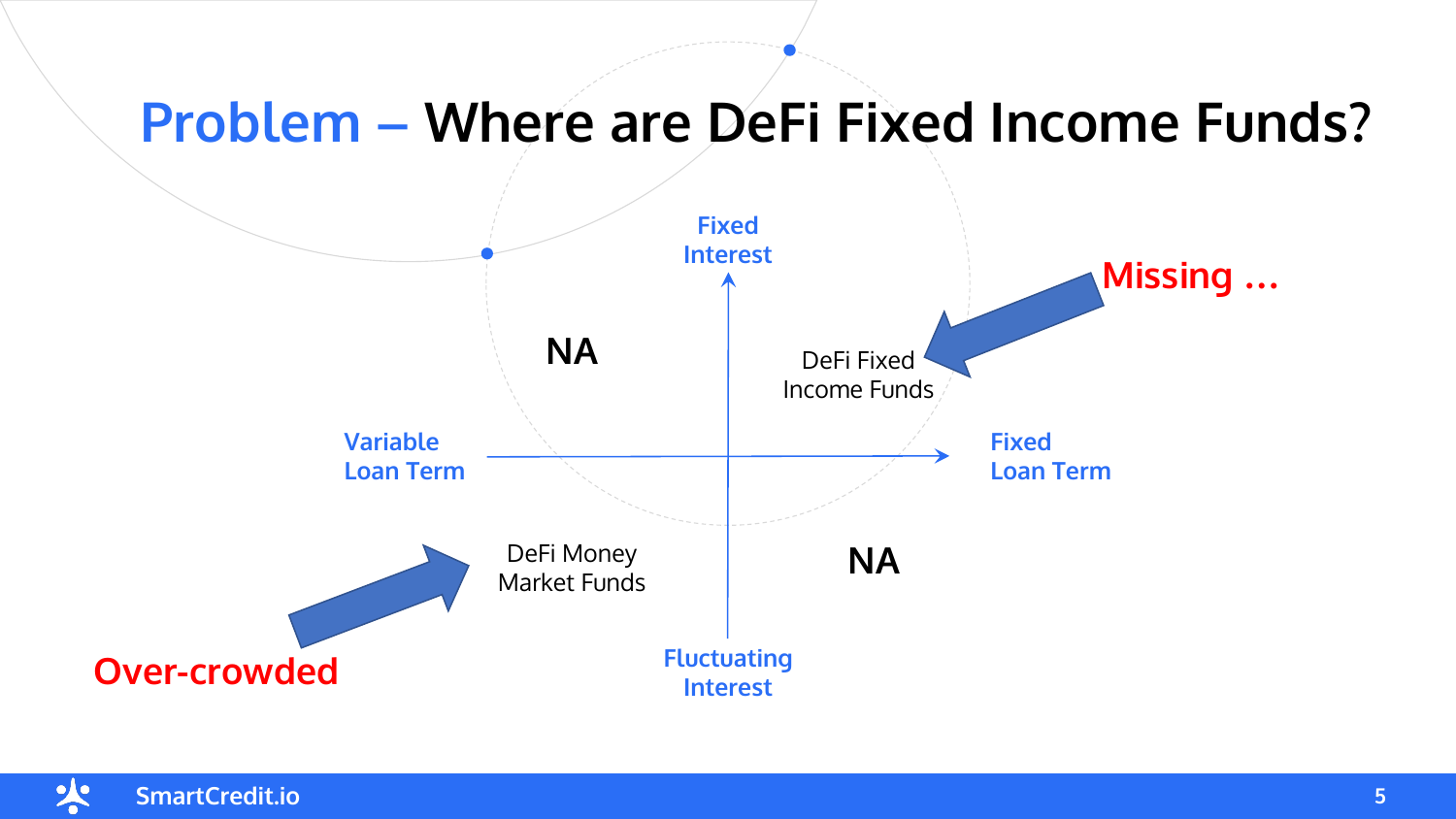## **Opportunity – Fixed Term + Fixed Income Funds**

**01.** Fixed Income Funds

- **02.** Fixed interest loans
- **03.** Fixed term loans
- **04.** Low collateral ratio
- **05.** Regulatory compliance

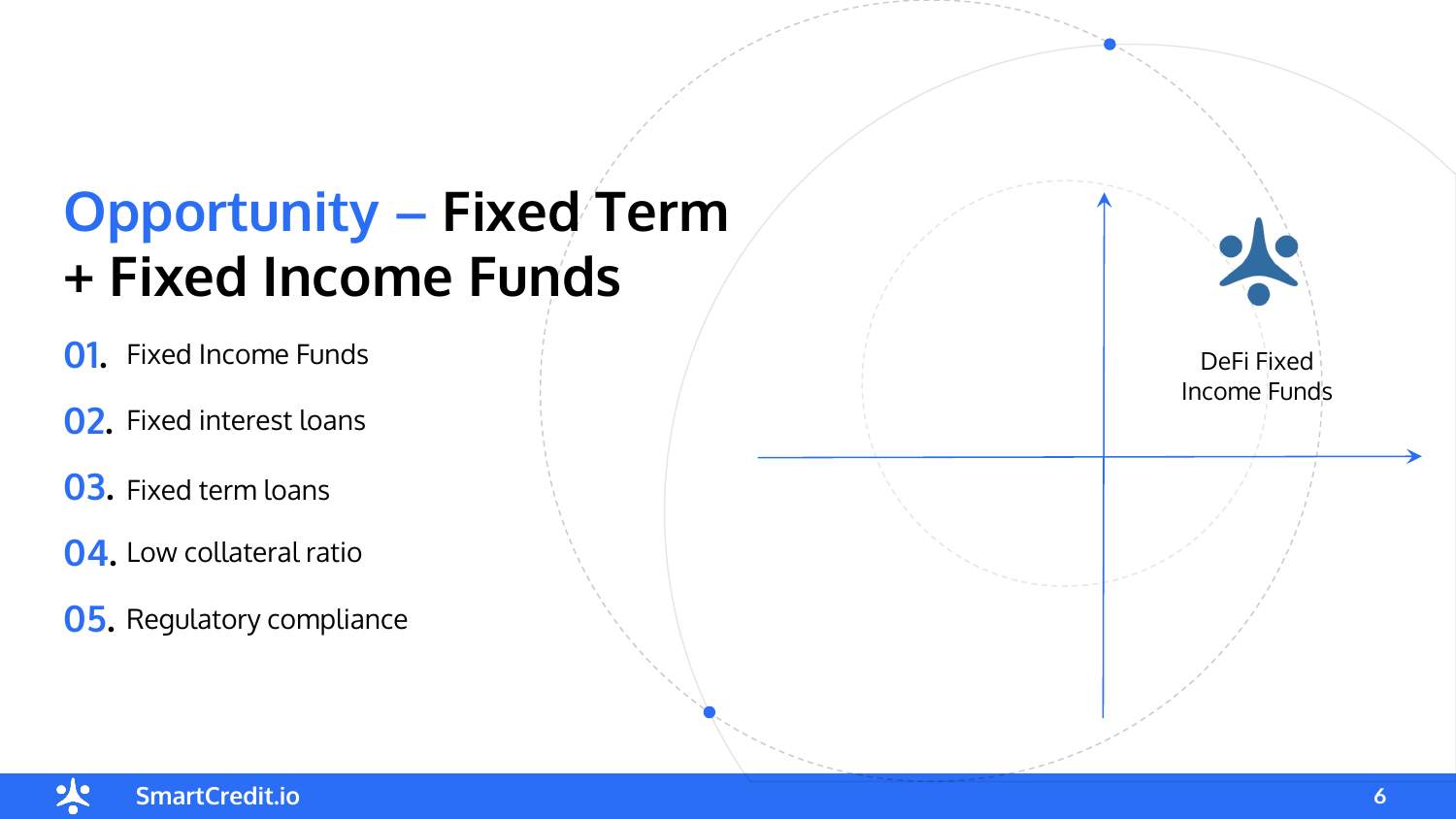## **Solution – How does it work?**



火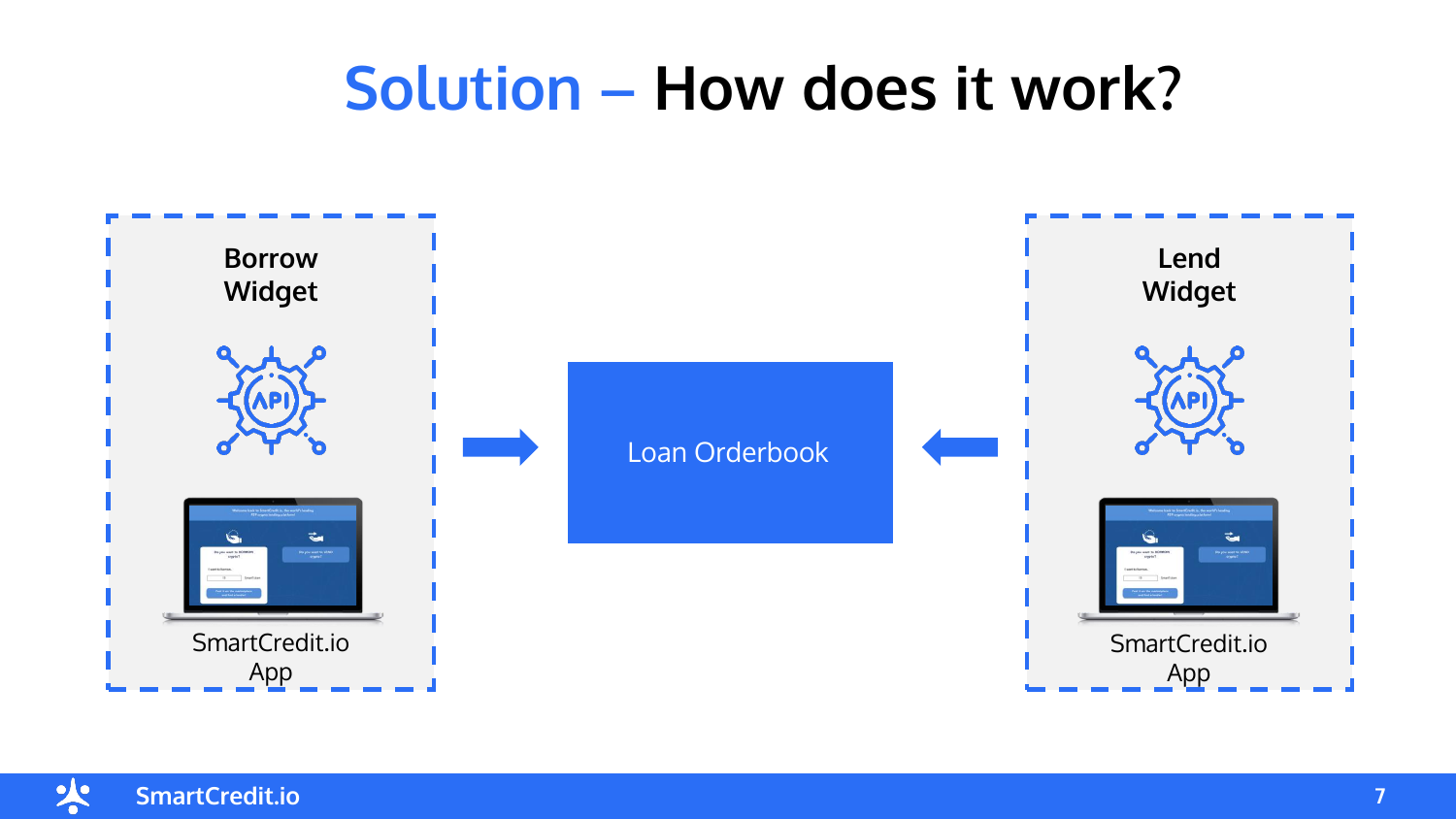## **Benefits for the users**

#### **01. Borrower**

- Low collateral ratio
- Wide choice of collateral • No fluctuating interest rate

#### **02. Lenders**

- Better return via Personal Fixed Income Funds
- No fluctuating interest rate

### **03. Partners**

- Earn revenues on loan origination
- Earn rewards in SMARTCREDIT

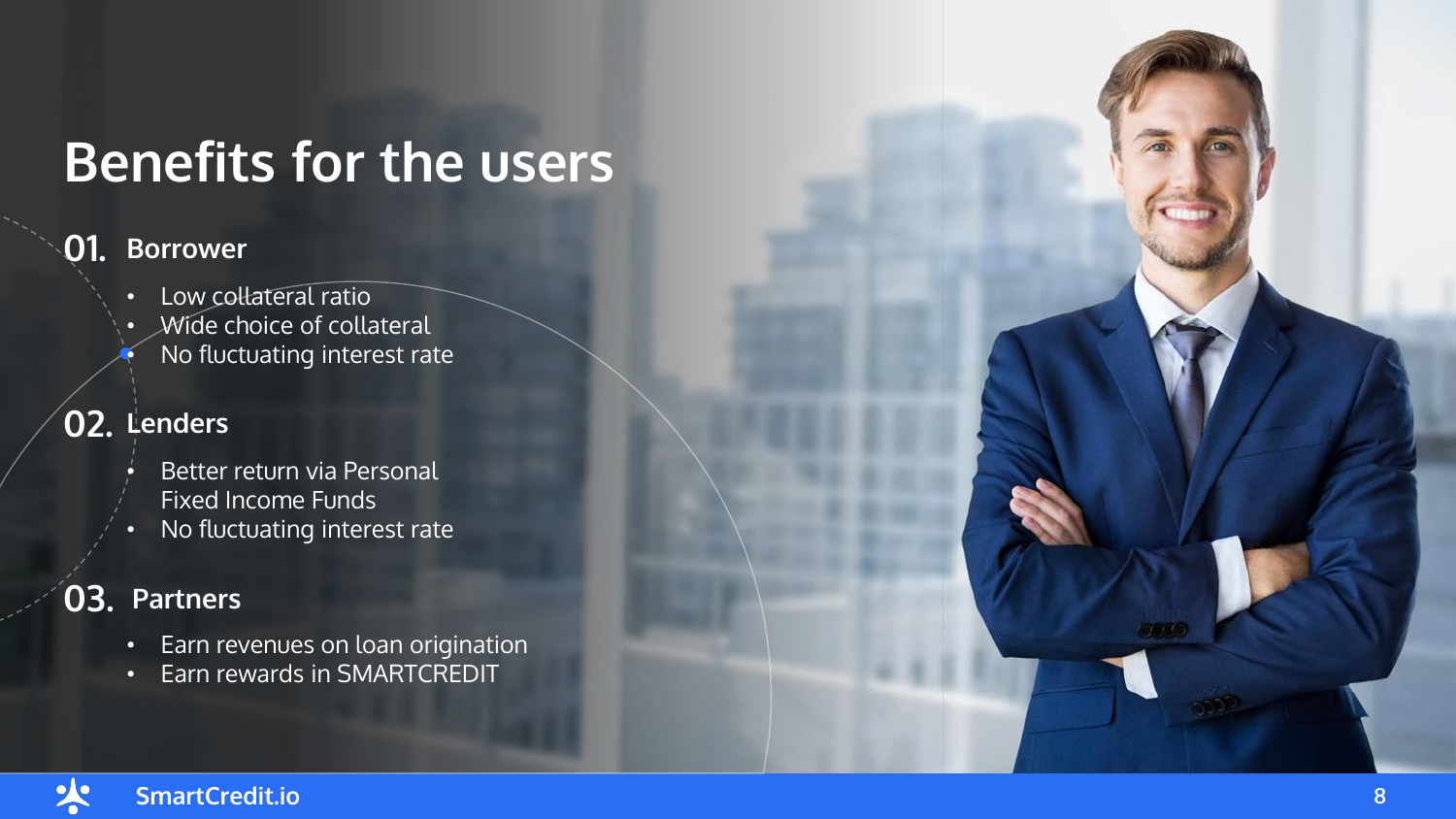## **Business Model**

## From every transaction **0.5% Fee**



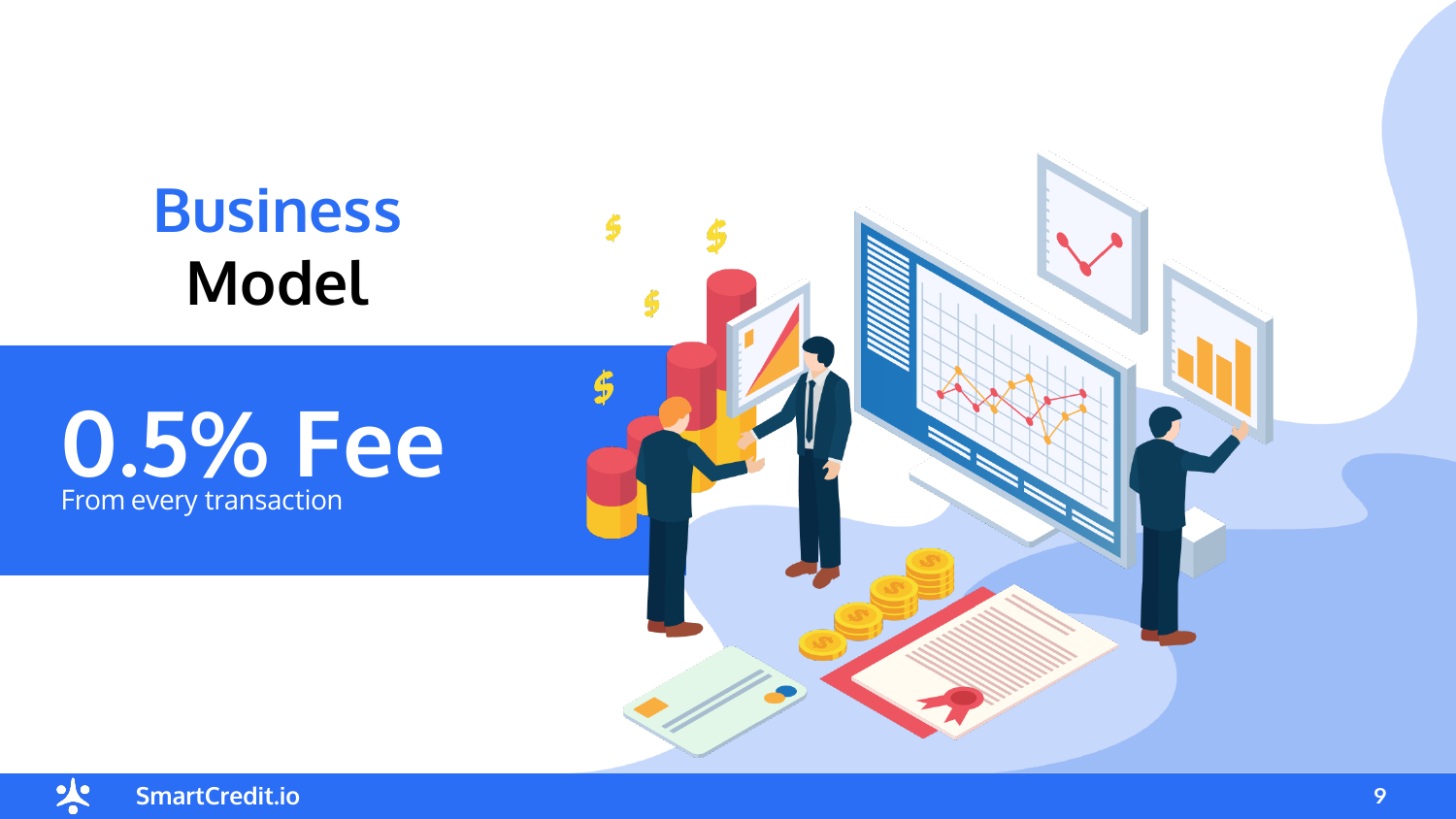

## **Integration via API & Widgets:**

- **01.** Crypto Wallets
	- **02.** Crypto Exchanges
	- **03.** Crypto Payment **Providers 04.** Crypto Online merchants